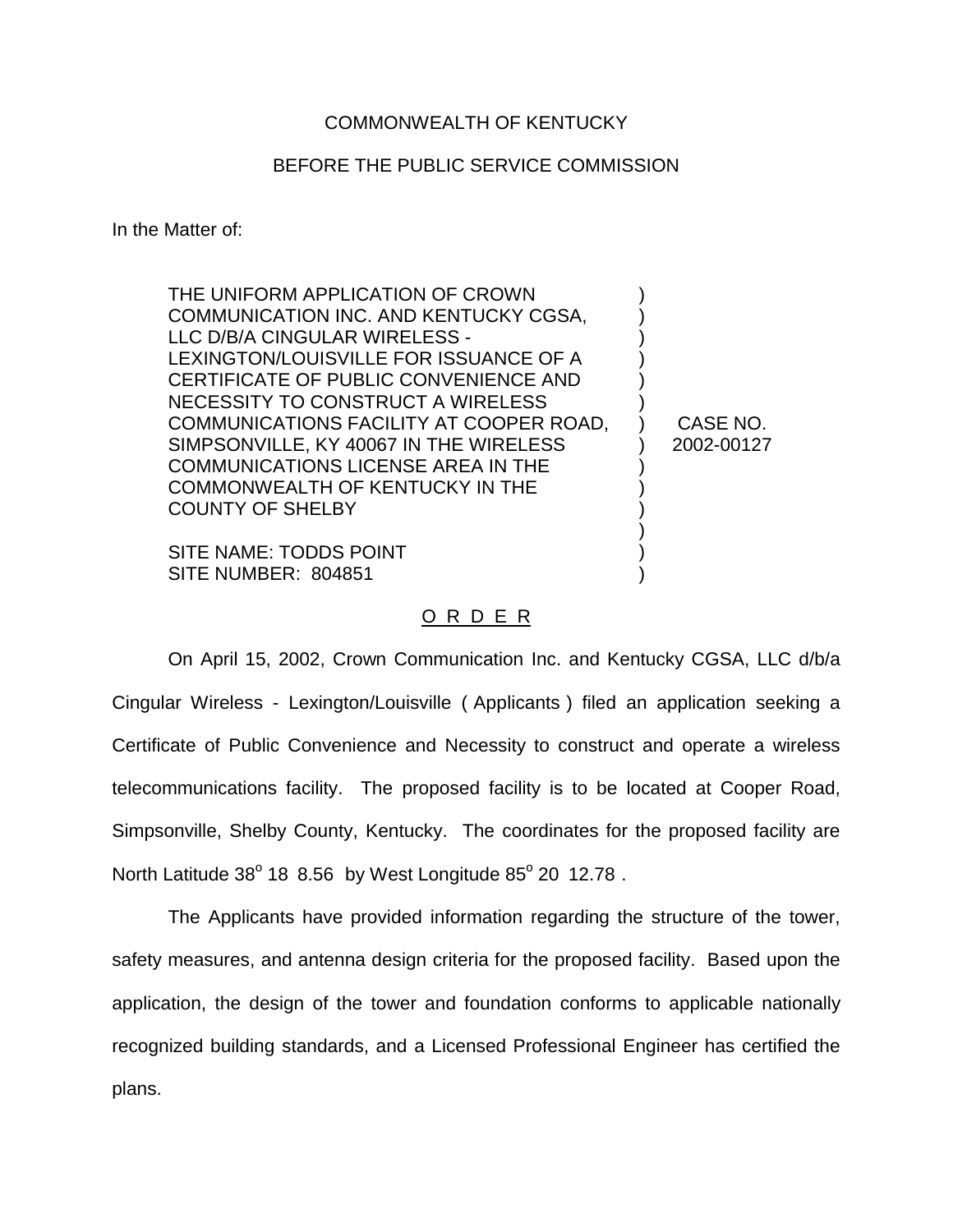Pursuant to KRS 100.987, the Applicants have submitted the uniform application to the local planning unit. The planning unit with jurisdiction has not registered with the Commission for the right to regulate cell sites and, to date, the planning unit has filed no comments regarding the proposed construction. The Applicants have filed applications with the Federal Aviation Administration ( FAA ) and the Kentucky Airport Zoning Commission ( KAZC ) seeking approval for the construction and operation of the proposed facility. Both decisions are pending.

The Applicants have filed evidence of the appropriate notices provided pursuant to 807 KAR 5:063. The notices solicited any comments and informed the recipients of their right to request intervention. On April 29, 2002, the Commission received a letter of concern to the placement of the tower from Nancy Clarke Crawford. However, Ms. Crawford failed to notify the Commission of any desire to pursue this matter further.

The Commission, having considered the evidence of record and being otherwise sufficiently advised, finds that the Applicants have demonstrated that a facility is necessary to provide adequate utility service and therefore a Certificate of Public Convenience and Necessity to construct the proposed facility should be granted.

Pursuant to KRS 278.280, the Commission is required to determine proper practices to be observed when it finds, upon complaint or on its own motion, that the facilities of any utility subject to its jurisdiction are unreasonable, unsafe, improper, or insufficient. To assist the Commission in its efforts to comply with this mandate, the Applicants should notify the Commission if they do not use this antenna tower to provide service in the manner set out in their application and this Order. Upon receipt of such notice, the Commission may, on its own motion, institute proceedings to consider the

-2-